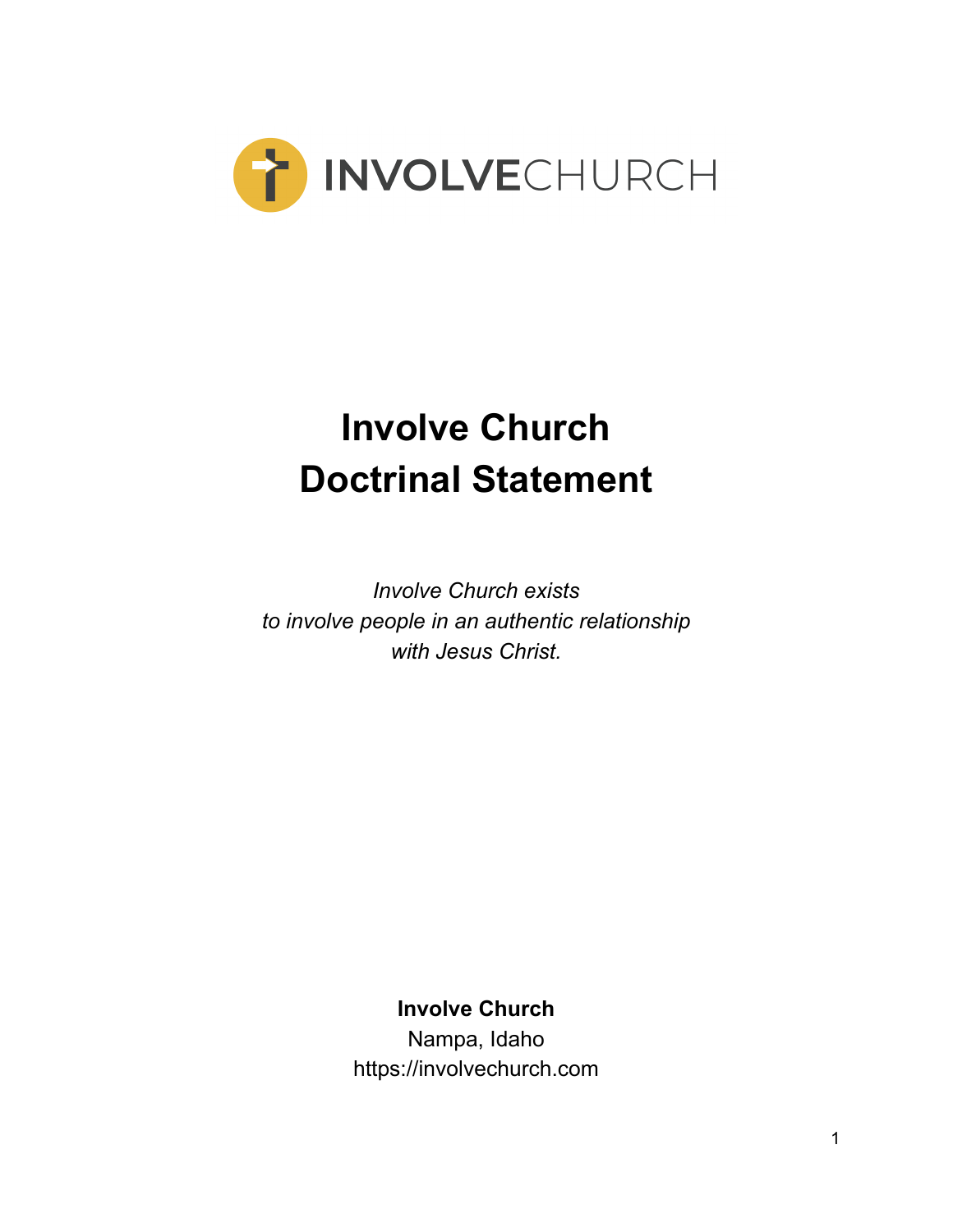This following statement of faith does not exhaust the extent of our faith; the Bible itself is the sole and *final authority for all that we believe. We do believe, however, that the following statement of faith accurately represents the teaching of the Bible, and provides the doctrinal foundation for our network of churches.*

#### **The Scriptures**

We believe the Bible is the inspired Word of God and is inerrant in the original writings. We believe that this divine inspiration extends equally to each word and to all parts of the sixty-six canonical books. We believe in the authority and sufficiency of Scripture as the supreme standard by which all human conduct, creeds and opinions shall be evaluated. **2 Timothy 3:16, 17; 2 Peter 1:19-21;**

#### **The True God**

We believe that there is one true God who is the infinite, eternal, living, and personal spirit. We believe God created and sustains the universe and all that is in it, possessing complete knowledge of all things, whether actual or potential. We believe he is the sovereign ruler over all creation and works out his purposes both providentially and miraculously. We believe he is worthy of all love, honor, trust, and obedience. We believe God exists eternally in three persons: Father, Son, and Holy Spirit. Each person shares the whole of the one divine essence co-equally and co-extensively. **Exodus 20:2, 3; 1 Corinthians 8:6; Revelation 4:11**

#### **Jesus Christ**

We believe that Jesus Christ is true God and true man, possessing two natures joined in one person without confusion of the natures or division of the person. We believe he is Eternally God, conceived by the Holy Spirit and born of the virgin Mary. We believe he died for the sins of humanity on the cross, was buried, rose again, and was seen by witnesses. We believe that in the same body with which he was crucified, Jesus Christ was glorified and ascended into heaven where he now intercedes on behalf of his

people. **Matthew 1:18-25; Colossians 2:9; John 8:58; Philippians. 2:5-8; 1 Corinthians 15:3; Isaiah 53:6, 11; 1 Peter 2:24; 3:18; Matthew 28:1-7; 1 Corinthians 15:4-8; Acts 1:11; 2:33; 1 John 2:2; Hebrews 7:25; John 14:3**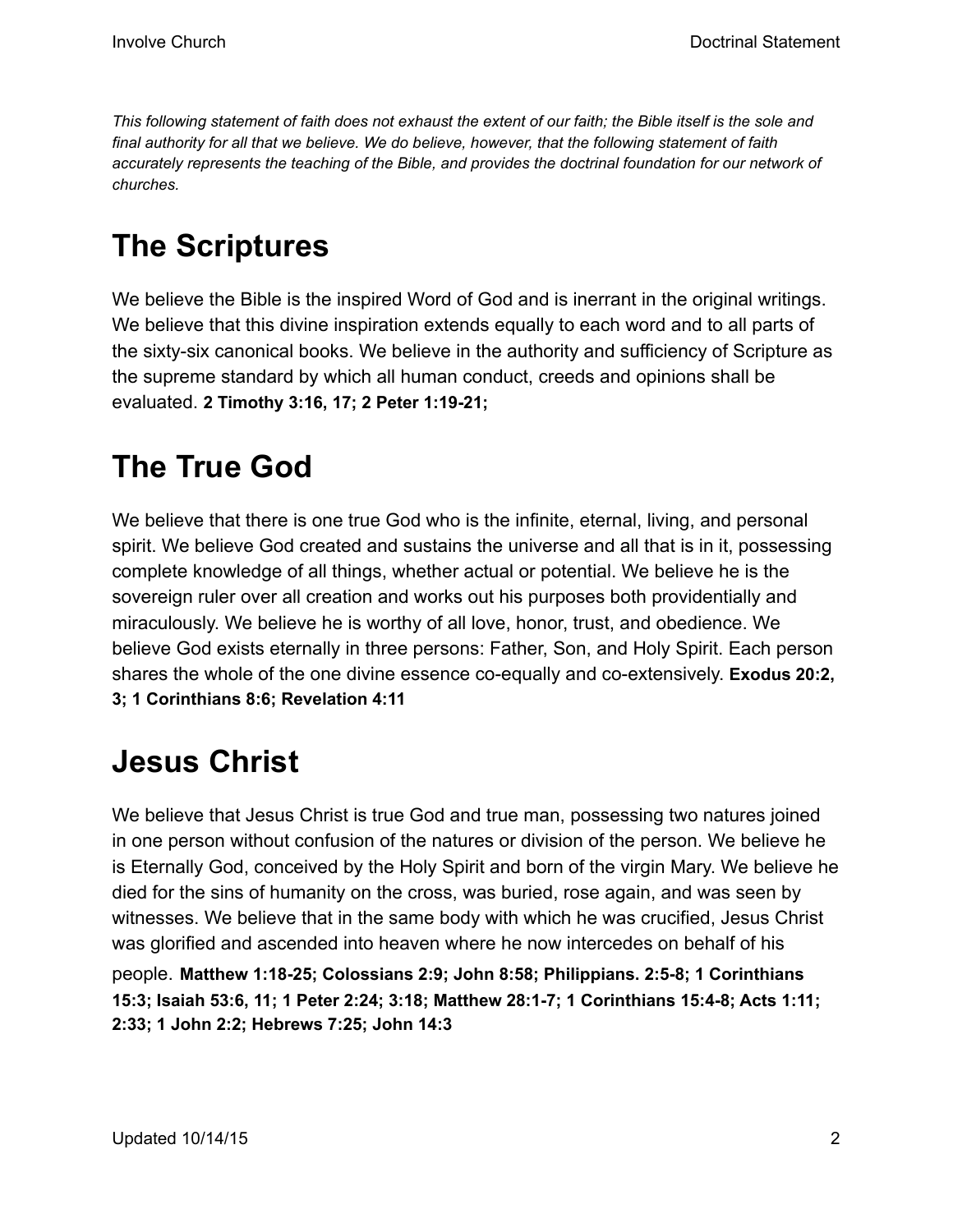## **The Holy Spirit**

We believe that the Holy Spirit is a divine person who is equal with the Father and Son. We believe he shared in the creation of all things and superintended the writing of Scripture. We believe he convicts the world of sin and regenerates and sanctifies believers. We believe that at their conversion, the Holy Spirit places believers into the body of Christ, seals them as God's possession, indwells them, and gives them gifts for ministry. **John 14:16, 17; Matthew 28:19; Hebrews 9:14; John 14:26; Luke 1:35; Genesis 1:1-3; John 16:8-11; Acts 5:30- 32; John 3:5, 6; Ephesians 1:13, 14; Mark 1:8; John 1:33; Acts 11:16; Luke 24:49; Romans 8:14, 16, 26, 27**

# **Angels**

We believe that angels are spirit beings, created to serve and worship God and to render assistance to believers as God directs. We believe that though all angels were created holy, a large number of them followed Satan in his rebellion against God and continue to oppose him. We believe that Christ's work on the cross defeated Satan and his demons, making certain their judgment and eternal punishment. We believe demonic control over Christians is limited to external influences which may be resisted by the believer.

We believe in the reality and personality of Satan, the Devil; and that he was created by God as an angel but through pride and rebellion became the enemy of his Creator. We believe that Satan became the unholy god of this age and the ruler of all the powers of darkness. We believe Satan is destined to the judgment of an eternal justice in the lake of fire. **Genesis 3:1-5; Matthew 4:1-11; 2 Corinthians 4:4; Hebrews 1:6; Revelation 5:11, 20:10**

#### **Man and Sin**

We believe that mankind was made by a direct work of God and from the dust, apart from any existing forms of life. We believe all humans are made in the image of God and descended from Adam and Eve, the original created pair. We believe that man sinned against God, and, as a consequence, became dead in trespasses and sins and became subject to the power of Satan. We believe that sin has been transmitted to the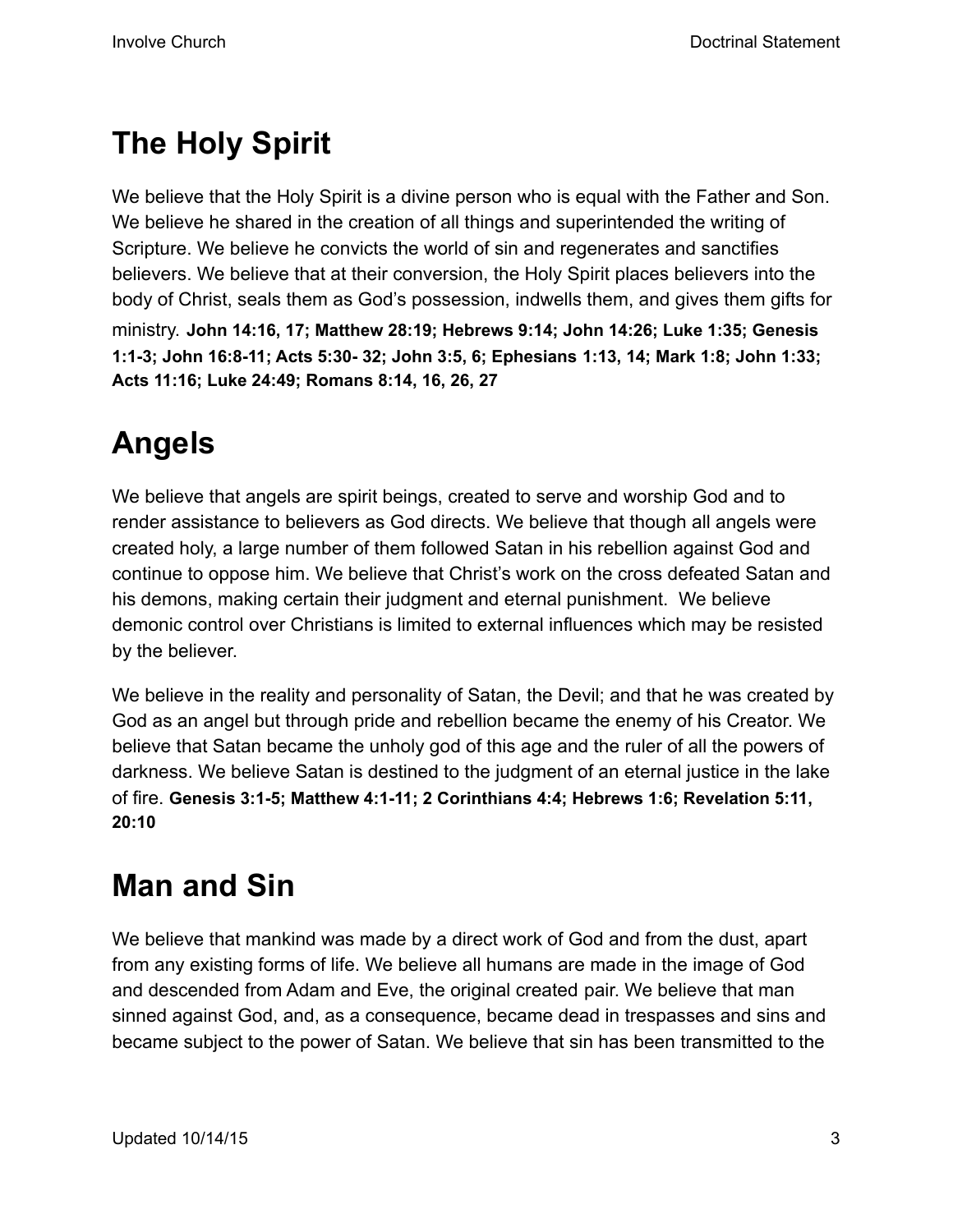entire human race so that every child of Adam is born into the world with a fallen nature devoid of spiritual life and no power to recover oneself from this condition.

We believe in the sanctity of human life which begins at the point of conception. We believe that all sexual relationships must pattern themselves after a faithful heterosexual and monogamous relationship within marriage. **Genesis 1:26-27, 2:7; Romans 3:1-24, 5:12-14**

## **Salvation**

We believe that salvation is entirely of God, by grace, through personal faith in the blood of Christ, wholly apart from any human merit, works, or foreseen faith. We believe that believers were chosen sovereignly by God before the foundation of the world for salvation and are enabled by the Spirit to believe. We believe that the divine nature and divine life are communicated to believers by a supernatural work of the Spirit.

We believe that believers are justified before God in that their sins were imputed to Christ and His righteousness was reckoned to them. We believe that all believers were sanctified at the point of salvation and the believer is progressively brought closer to conformity to the holiness of God, a process culminating at the return of Christ. We believe that all who are truly born again will be kept by Christ and will persevere in faith until the day of redemption. **Eph. 2:1-8; Titus 3:5-6; Acts 16:31; John 3:3-7; 2 Cor. 5:17; 1 Peter 1:23; 2 Peter 1:4; Eph. 1:4-11; 2 Thess. 2:13; Rom. 5:1; 1 Cor. 1:2; Phil. 1:6; Rom. 8:33-39; John 10:27- 29.**

## **The Church**

We believe that at salvation through faith in Jesus Christ, every believer enters into a covenant relationship with God, and is placed into covenant community with all true believers, known as the Body of Christ, which began at Pentecost. We believe that local churches represent specific covenant communities, of which each believer is to be an active part, and that in turn, these churches represent the Body of Christ expressed more fully. We believe that the local church has the right of self- government as an independent church, while operating in voluntary cooperation with other independent churches of like faith and practice, as found in early church practices of cooperation and accountability.

We believe that leadership within the local church is vested in two biblical offices, identified as elders and deacons. We believe that the ordinances of the church are

Updated 10/14/15 4